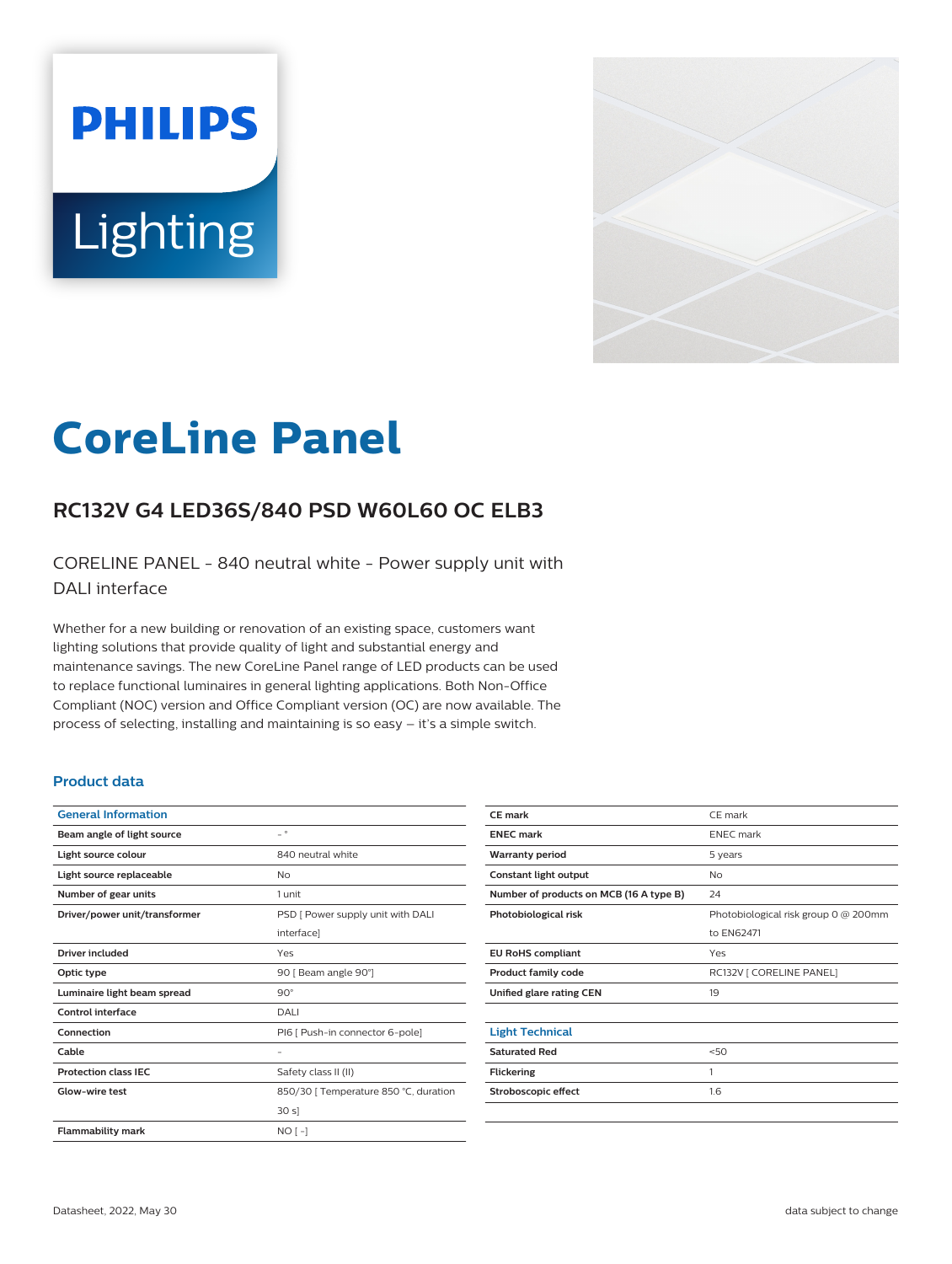## **CoreLine Panel**

| <b>Operating and Electrical</b>            |                                          |  |
|--------------------------------------------|------------------------------------------|--|
| <b>Input Voltage</b>                       | 220 to 240 V                             |  |
| Input frequency                            | 50 to 60 Hz                              |  |
| Initial CLO power consumption              | $-W$                                     |  |
| Average CLO power consumption              | $-W$                                     |  |
| Inrush current                             | 20.4 A                                   |  |
| Inrush time                                | 0.195 ms                                 |  |
| Power factor (min.)                        | 0.9                                      |  |
|                                            |                                          |  |
| <b>Controls and Dimming</b>                |                                          |  |
| <b>Dimmable</b>                            | Yes                                      |  |
|                                            |                                          |  |
| <b>Mechanical and Housing</b>              |                                          |  |
| <b>Housing material</b>                    | Steel                                    |  |
| <b>Reflector material</b>                  | Acrylate                                 |  |
| Optic material                             | Polystyrene                              |  |
| Optical cover/lens material                | Polystyrene                              |  |
| <b>Fixation material</b>                   |                                          |  |
| Optical cover/lens finish                  | Opal                                     |  |
| Overall length                             | 595 mm                                   |  |
| <b>Overall width</b>                       | 595 mm                                   |  |
| <b>Overall height</b>                      | 16 mm                                    |  |
| Colour                                     | White                                    |  |
| Dimensions (height x width x depth)        | 16 x 595 x 595 mm (0.6 x 23.4 x 23.4 in) |  |
|                                            |                                          |  |
| <b>Approval and Application</b>            |                                          |  |
| Ingress protection code                    | IP20/44 [ Finger-protected; wire-        |  |
|                                            | protected, splash-proof]                 |  |
| Mech. impact protection code               | IK03 [ 0.3 J]                            |  |
| <b>Sustainability rating</b>               |                                          |  |
|                                            |                                          |  |
| <b>Initial Performance (IEC Compliant)</b> |                                          |  |
| Initial luminous flux (system flux)        | 3600 lm                                  |  |
| <b>Luminous flux tolerance</b>             | $+/-10%$                                 |  |
| Initial LED luminaire efficacy             | 123 lm/W                                 |  |
| Init. Corr. Colour Temperature             | 4000 K                                   |  |

| Initial input power                                | 33 W                            |  |  |
|----------------------------------------------------|---------------------------------|--|--|
| Power consumption tolerance                        | $+/-10%$                        |  |  |
|                                                    |                                 |  |  |
| <b>Over Time Performance (IEC Compliant)</b>       |                                 |  |  |
| Control gear failure rate at median useful life 5% |                                 |  |  |
| 50,000h                                            |                                 |  |  |
| Lumen maintenance at median useful life*           |                                 |  |  |
| 35,000 h                                           |                                 |  |  |
| Lumen maintenance at median useful life*           | L80                             |  |  |
| 50,000 h                                           |                                 |  |  |
| Lumen maintenance at median useful life*           |                                 |  |  |
| 75,000 h                                           |                                 |  |  |
| Lumen maintenance at median useful life*           |                                 |  |  |
| 100,000 h                                          |                                 |  |  |
|                                                    |                                 |  |  |
| <b>Application Conditions</b>                      |                                 |  |  |
| Ambient temperature range                          | +10 to +40 °C                   |  |  |
| Performance ambient temperature Tq                 | 25 °C                           |  |  |
| Maximum dimming level                              | 1%                              |  |  |
| Suitable for random switching                      | Not applicable                  |  |  |
|                                                    |                                 |  |  |
| <b>Product Data</b>                                |                                 |  |  |
| Full product code                                  | 871869996710900                 |  |  |
| Order product name                                 | RC132V G4 LED36S/840 PSD W60L60 |  |  |
|                                                    | OC ELB3                         |  |  |
| EAN/UPC - product                                  | 8718699967109                   |  |  |
| Order code                                         | 96710900                        |  |  |
| SAP numerator - quantity per pack                  | 1                               |  |  |
| Numerator - packs per outer box                    | 1                               |  |  |
| <b>SAP</b> material                                | 910505100532                    |  |  |
| SAP net weight (piece)                             | 4.500 kg                        |  |  |

**Init. Colour rendering index** >80

**Initial chromaticity** (0.38, 0.38) SDCM <3



#### **Dimensional drawing**



**RC132V G4 LED36S/840 PSD W60L60 OC ELB3**